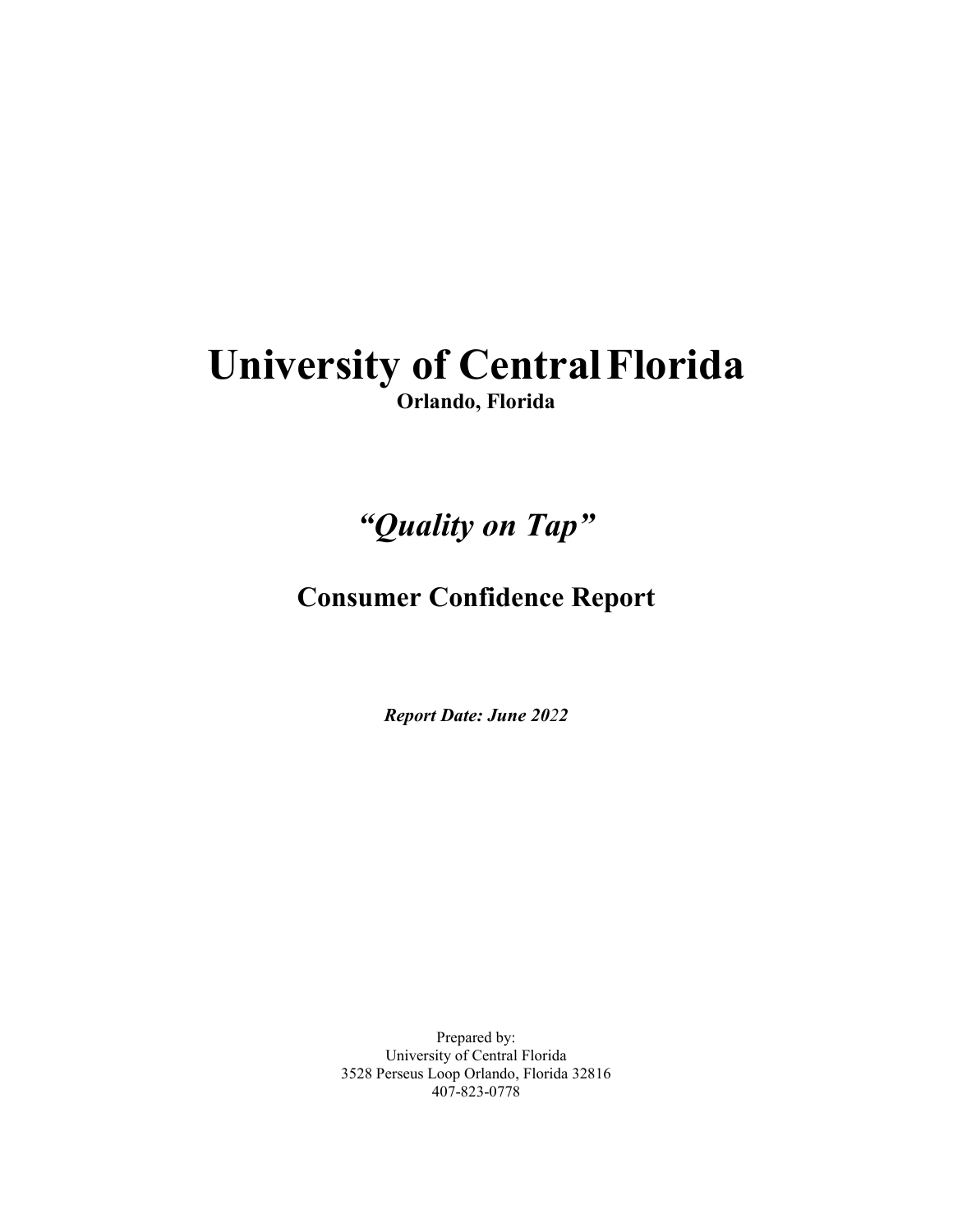### *Quality on Tap Report*

Consumer Confidence Report for Year 2021

# *University of Central Florida*

Orlando, FL

UCF is pleased to present to you this year's Annual Water Quality Report. This report is designed to inform you about the quality of water and services we deliver to you every day. Except where indicated otherwise, this report is based on the results of our monitoring for the period of **January 1 to December 31, 2021**.

The University works around the clock to provide top quality water. We are committed to providing you a safe and dependable supply of drinking water, improving the water treatment process, and protecting our water resources. UCF's drinking water meets established, acceptable parameters set forth by the EPA, and the University routinely monitors for contaminants in your drinking water according to federal and state laws.

In 2021, the Department of Environmental Protection (FDEP) performed a Source Water Assessment on our system. The assessment was conducted to provide information about any potential sources of contamination in the vicinity of our wells. Our water source is groundwater from the upper Floridan aquifer, supplied from four wells on the UCF campus. The water is treated through aeration and then chlorinated for disinfection. There is one potential source of contamination identified for this system, with a moderate susceptibility level. The result of the source water assessment is not reflective of our treated water quality, but rather a rating of susceptibility of contamination under guidelines of the Source Water Assessment and Protection Program (SWAPP). The assessment result is available on the FDEP SWAPP website at [www.dep.state.fl.us/swapp,](http://www.dep.state.fl.us/swapp) or can be obtained from Utilities and Energy Services at 407-823- 0778.

In the following table you will find many terms and abbreviations with which you might not be familiar. To help you better understand these terms, we've provided the following definitions:

- *Method Reporting Limit (MRL):* The lowest amount of an analyte in a sample that can be quantitatively determined with stated, acceptable precision and accuracy under stated analytical conditions (i.e., the lower limit of quantitation). Therefore, analyses are calibrated to the MRL, or lower.
- *Maximum Contaminant Level (MCL)*: The highest level of a contaminant that is allowed in drinking water. MCLs are set as close to the MCLGs as feasible using the best available treatment technology.
- *Maximum Contaminant Level Goal (MCLG)*: The level of a contaminant in drinking water below which there is no known or expected risk to health. MCLGs allow for a margin of safety.
- *Maximum residual disinfectant level goal (MRDLG):* The level of a drinking water disinfectant below which there is no known or expected risk to health. MRDLGs do not reflect the benefits of the use of disinfectants to control microbial contaminants.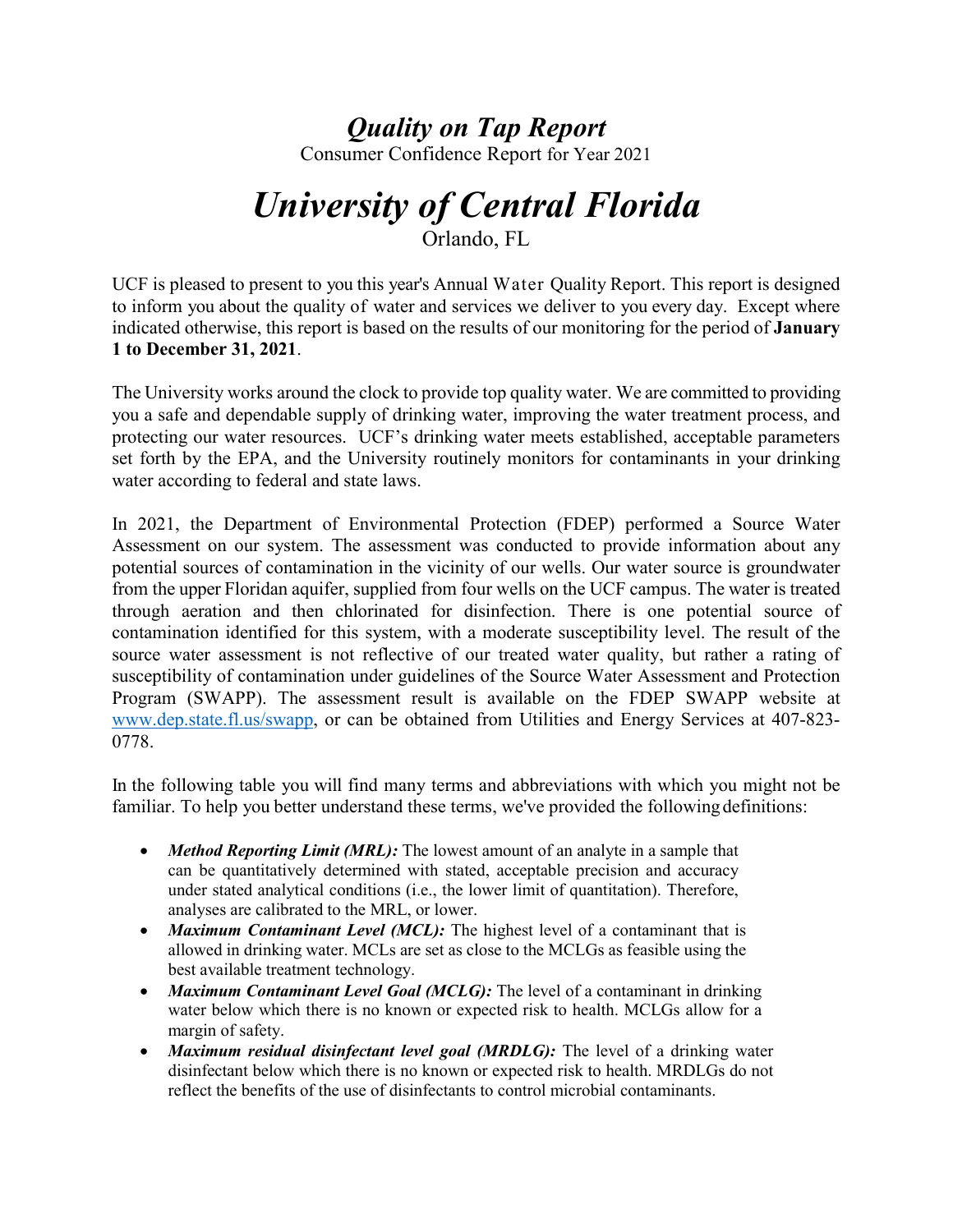- *Maximum residual disinfectant level (MRDL):* The highest level of a disinfectant allowed in drinking water. There is convincing evidence that addition of a disinfectant is necessary for control of microbial contaminants*. Action Level (AL):* The concentration of a contaminant that, if exceeded, triggers treatment or other requirements that a water system must follow.
- *Treatment Technique (TT):* A required process intended to reduce the level of a contaminant in drinking water.
- *"ND*" means not detected and indicates that the substance was not found by laboratory analysis.
- *Parts per million (ppm) or Milligrams per liter (mg/l)* one part by weight of analyte to 1 million parts by weight of the water sample.
- *Parts per billion (ppb) or Micrograms per liter (* $\mu$ *g/l)* one part by weight of analyte to 1 billion parts by weight of the water sample.
- *pico Curie per liter (pCi/L)* measure of the radioactivity in water.
- *Not Applicable (N/A)* Noted in the chart if the data is not applicable to that parameter.

| <b>TEST RESULTS TABLE</b>                                             |                               |                                       |                                     |                                              |                |                         |                                                                                                              |  |  |  |  |  |
|-----------------------------------------------------------------------|-------------------------------|---------------------------------------|-------------------------------------|----------------------------------------------|----------------|-------------------------|--------------------------------------------------------------------------------------------------------------|--|--|--|--|--|
| <b>Inorganic Contaminants</b>                                         |                               |                                       |                                     |                                              |                |                         |                                                                                                              |  |  |  |  |  |
| <b>Contaminant and Unit of</b><br><b>Measurement</b>                  | Date of<br>sample<br>analysis | <b>MCL</b><br><b>Violation</b><br>Y/N | Level<br><b>Detected</b>            | <b>Range of</b><br><b>Result</b>             | <b>MCLG</b>    | <b>MCL</b>              | <b>Likely Source of Contamination</b>                                                                        |  |  |  |  |  |
| Barium (ppm)                                                          | 1/20                          | N                                     | 0.015                               | N/A                                          | $\overline{2}$ | $\overline{2}$          | Discharge of drilling wastes;<br>discharge from metal refineries;                                            |  |  |  |  |  |
| Sodium (ppm)                                                          | 1/20                          | N                                     | 14.0                                | N/A                                          | N/A            | 160                     | Salt water intrusion, leaching from<br>soil.                                                                 |  |  |  |  |  |
| Fluoride (ppm)                                                        | 1/20                          | N                                     | 0.15                                | N/A                                          | $\overline{4}$ | $\overline{4}$          | Erosion of natural deposits                                                                                  |  |  |  |  |  |
| Nitrate (as nitrogen, ppm)                                            | 2/21                          | $\mathbf N$                           | 0.008                               | N/A                                          | 10             | 10                      | Runoff from fertilizer use; leaching<br>from septic tanks, sewage; erosion of<br>natural deposits            |  |  |  |  |  |
| <b>TTHMs and Stage 2 Disinfectant/Disinfection By-Product (D/DBP)</b> |                               |                                       |                                     |                                              |                |                         |                                                                                                              |  |  |  |  |  |
|                                                                       |                               | $\overline{\text{MCL}}$               |                                     | <b>Parameters</b>                            |                |                         |                                                                                                              |  |  |  |  |  |
| <b>Contaminant and Unit of</b><br><b>Measurement</b>                  | Date of sample<br>analysis    | <b>Violation</b><br>Y/N               | Level<br><b>Detected</b>            | Range of<br><b>Results</b>                   | <b>MCLG</b>    | <b>MCL</b>              | <b>Likely Source of Contamination</b>                                                                        |  |  |  |  |  |
| Chlorine (ppm)                                                        | $1/20-$<br>12/20              | N                                     | 0.479                               | $0.21 - 1.46$                                | 4.0            | 4.0                     | Water Additive used to control<br>microbes                                                                   |  |  |  |  |  |
| Haloacetic Acids (five)<br>$(HAA5)$ (ppb)                             | $1/21 -$<br>10/21             | N                                     | 34.42                               | $16.50 - 42.31$                              | N/A            | 60                      | By-product of drinking water<br>disinfection                                                                 |  |  |  |  |  |
| TTHM [Total<br>trihalomethanes] (ppb)                                 | $1/21 -$<br>10/21             | $\mathbf N$                           | 67.06                               | $45.9 - 79.86$                               | N/A            | 80                      | By-product of drinking water<br>chlorination                                                                 |  |  |  |  |  |
| Lead and Copper – "Around the campus" Tap Water Testing               |                               |                                       |                                     |                                              |                |                         |                                                                                                              |  |  |  |  |  |
| <b>Contaminant and Unit of</b><br><b>Measurement</b>                  | Date of<br>sample<br>analysis | AL<br><b>Violation</b><br>Y/N         | 90th<br>Percentile<br><b>Result</b> | No. of sampling<br>sites exceeding<br>the AL | <b>MCLG</b>    | AL<br>(Action<br>Level) | <b>Likely Source of Contamination</b>                                                                        |  |  |  |  |  |
| Copper (tap water) (ppm)                                              | 9/20                          | N                                     | 1.00                                | $\mathbf{0}$                                 | 1.3            | 1.3                     | Corrosion of household plumbing<br>systems; erosion of natural deposits;<br>leaching from wood preservatives |  |  |  |  |  |
| Lead (tap water) (ppb)                                                | 9/20                          | $\mathbf N$                           | 8.6                                 | $\mathbf{0}$                                 | $\mathbf{0}$   | 15                      | Corrosion of household plumbing<br>systems, erosion of natural deposits                                      |  |  |  |  |  |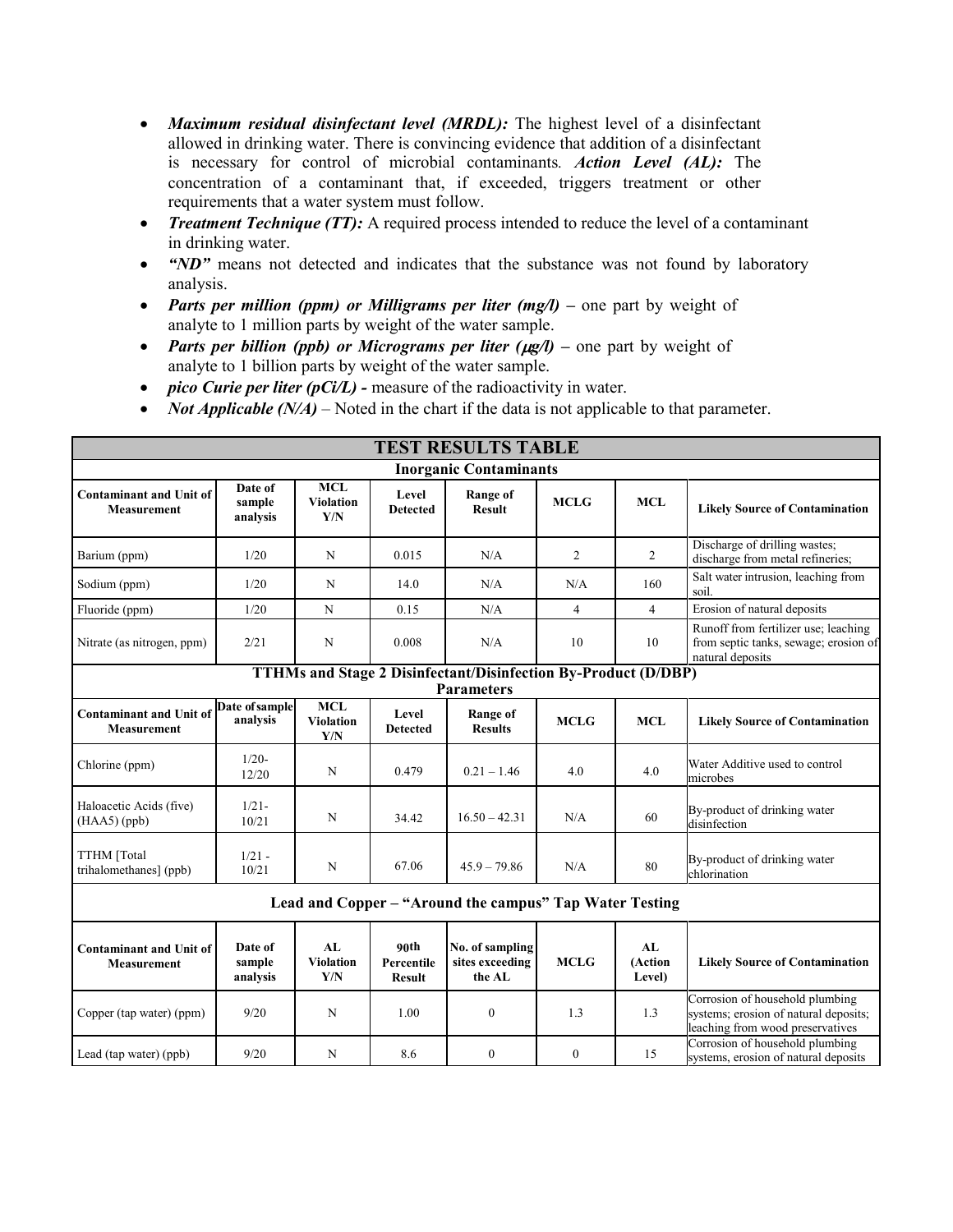| <b>Radioactive Contaminants</b>                         |                                 |                             |                          |                            |             |            |                                          |  |  |  |  |
|---------------------------------------------------------|---------------------------------|-----------------------------|--------------------------|----------------------------|-------------|------------|------------------------------------------|--|--|--|--|
| <b>Contaminant and</b><br>Unit of<br><b>Measurement</b> | Dates of<br>sampling<br>(mo/yr) | <b>MCL Violation</b><br>Y/N | Level<br><b>Detected</b> | Range of<br><b>Results</b> | <b>MCLG</b> | <b>MCL</b> | <b>Likely Source of</b><br>Contamination |  |  |  |  |
| Alpha emitters<br>(pCi/L)                               | 01/20                           | N                           | 2.4                      | N/A                        | $\theta$    | 15         | Erosion of natural deposits              |  |  |  |  |
| Radium $226 + 228$ or<br>combined radium<br>(pCi/L)     | 01/20                           | N                           | 2.9                      | N/A                        | $\theta$    |            | Erosion of natural deposits              |  |  |  |  |

In January 2021, our system incurred a monitoring violation for failure to collect all required distribution samples for bacteriological analysis. We completed all corrective actions to address this violation, including issuing a Public Notice. We do not believe that the missed testing and reporting had any adverse effect on public health. Our system will strive to meet all future requirements.

The University does have an emergency interconnect with the Eastern Orange County potable water system. We do, on occasion, use water from this system and are providing below a direct link to the Consumer Confidence Report for the Orange County System.

#### http://www.orangecountyfl.net/watergarbagerecycling/waterquality.aspx#.YnP-1ijMKUl

If present, elevated levels of lead can cause serious health problems, especially for pregnant women and young children. Lead in drinking water is primarily from materials and components associated with service lines and home plumbing. UCF is responsible for providing high quality drinking water, but cannot control the variety of materials used in plumbing components. When your water has been sitting for several hours, you can minimize the potential for lead exposure by flushing your tap for 30 seconds to 2 minutes before using water for drinking or cooking. Information on lead in drinking water, testing methods, and steps you can take to minimize exposure is available from the Safe Drinking Water Hotline or at [http://www.epa.gov/safewater/lead.](http://www.epa.gov/safewater/lead)

The sources of drinking water, for both tap water and bottled water, include rivers, lakes, streams, ponds, reservoirs, springs, and wells. As water travels over the surface of the land or through the ground, it dissolves naturally occurring minerals and, in some cases, radioactive material, and can pick up substances resulting from the presence of animals or from human activity. Contaminants that may be present in source water include:

- (A) *Microbial contaminants*, such as viruses and bacteria, which may come from sewage treatment plants, septic systems, agricultural livestock operations, and wildlife.
- (B) *Inorganic contaminants,* such as salts and metals, which can be naturally-occurring or result from urban storm-water runoff, industrial or domestic wastewater discharges, oil and gas production, mining, or farming.
- (C) *Pesticides and herbicides,* which may come from a variety of sources such as agriculture, urban storm- water runoff, and residential uses.
- (D) *Organic chemical contaminants,* including synthetic and volatile organic chemicals,